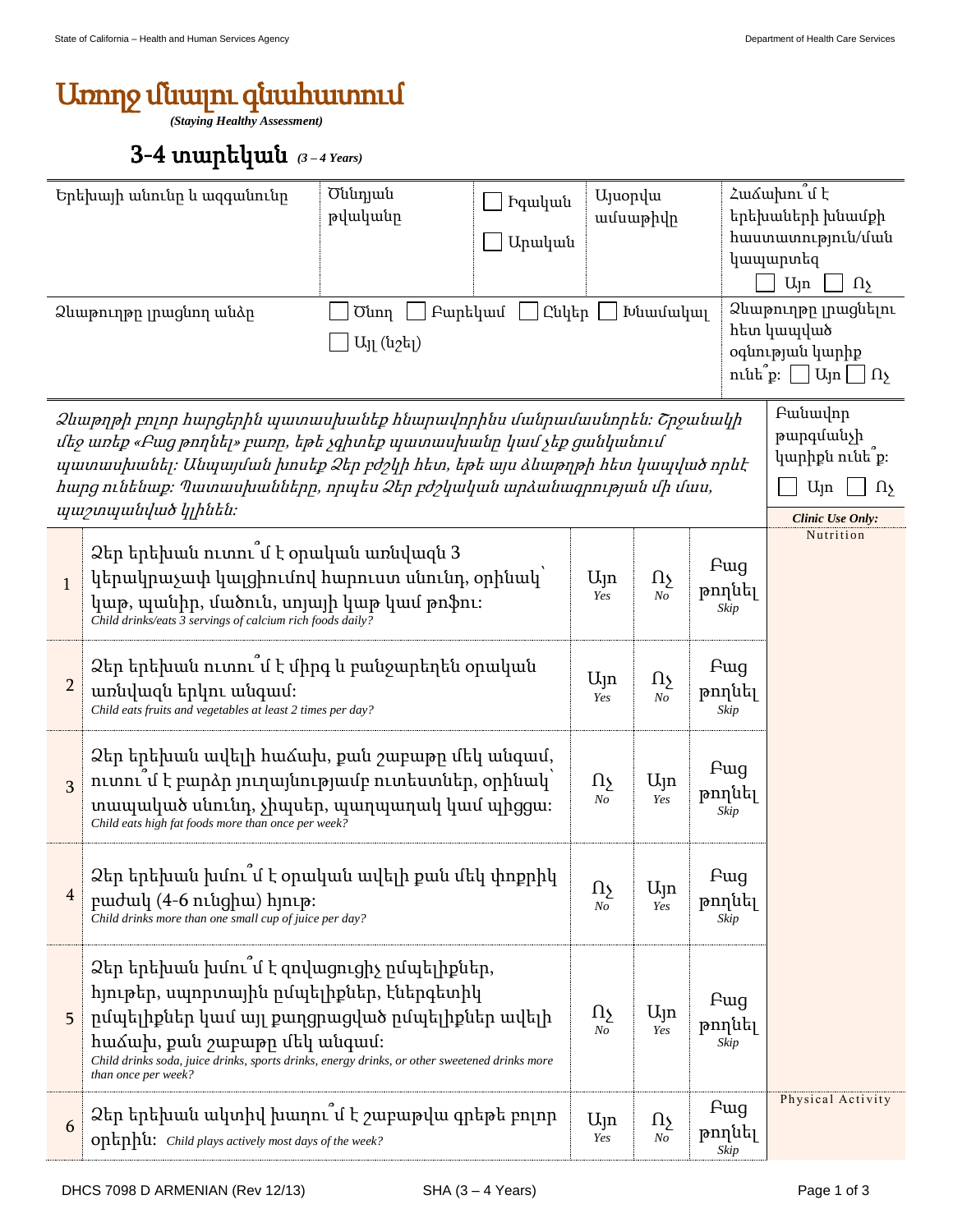| $\overline{7}$ | Դուք մտահոգվա՞ծ եք Ձեր երեխայի քաշով։<br>Concerned about child's weight?                                                                                                                           | Ωչ<br>No                 | Ujn<br>Yes                    | Pug<br>թողնել<br>Skip         |        |
|----------------|----------------------------------------------------------------------------------------------------------------------------------------------------------------------------------------------------|--------------------------|-------------------------------|-------------------------------|--------|
| 8              | Ձեր երեխան դիտու՞մ է հեռուստացույց կամ խաղում<br>համակարգչային խաղեր օրական 2 ժամից պակաս։<br>Child watches TV or plays video games less than 2 hours per day?                                     | Ալո<br>Yes               | ηş<br>N <sub>O</sub>          | <b>F</b> ug<br>թողնել<br>Skip |        |
| 9              | Ձեր տանը տեղադրվա՞ծ է ծխի աշխատող դետեկտոր։<br>Home has a working smoke detector?                                                                                                                  | Ujn<br>Yes               | Ωş<br>N <sub>O</sub>          | Fwg<br>թողնել<br>Skip         | Safety |
| 10             | Դուք իջեցրե՞լ եք Ձեր ջրի ջերմաստիձանը ցածր<br>տաքի (120 աստիձանից պակաս):<br>Water temperature turned down to low-warm?                                                                            | Ալո<br>Yes               | Ωş<br>N <sub>O</sub>          | <b>F</b> ug<br>թողնել<br>Skip |        |
| 11             | Եթե Ձեր տունը մեկ հարկից ավելի է, Դուք ունե՞ք<br>անվտանգության պաշտպանիչներ պատուհանների և<br>դարպասներ աստիձանավանդակի վրա։<br>Safety guards on windows and gates for stairs in multi-level home? | $U_{\parallel}$ n<br>Yes | Ωş<br>$\it No$                | Fwg<br>թողնել<br>Skip         |        |
| 12             | Ձեր տանը մաքրող նյութերը, դեղորայքը և լուցկին<br>կողպված տեղու մ են պահվում։<br>Cleaning supplies, medicines, and matches locked away?                                                             | Ալո<br>Yes               | ηş<br>$N_{O}$                 | Fwg<br>թողնել<br>Skip         |        |
| 13             | Ձեր տանը` հեռախոսի մոտ փակցվա՞ծ է<br>Տոքսիկոլոգիական կենտրոնի հեռախոսահամարը<br>$(800-222-1222)$ :<br>Home has phone # of the Poison Control Center posted by phone?                               | Ալո<br>Yes               | $\Omega_{\Sigma}$<br>$\it No$ | Fwg<br>թողնել<br>Skip         |        |
| 14             | Դուք մի՞շտ եք մնում Ձեր երեխայի հետ, երբ նա<br><b>Inquipulinul L:</b> Always stays with child when in the bathtub?                                                                                 | Ալո<br>Yes               | Ωş<br>N <sub>O</sub>          | Fwg<br>թողնել<br>Skip         |        |
| 15             | Ձեր երեխային մի՞շտ եք նստացնում ավտոմեքենայի<br>հետևի նստատեղին տեղադրված առջև նայող<br>մանկական նստատեղում։<br>Always places child in a forward facing car seat in the back seat?                 | $U_{\parallel}$ n<br>Yes | Ωş<br>N <sub>O</sub>          | Fwg<br>թողնել<br>Skip         |        |
| 16             | Ավտոմեքենայի մանկական նստատեղը, որը Դուք<br>օգտագործում եք, համապատասխանու՞մ է Ձեր<br>երեխայի տարիքին և չափսին։<br>Car seat used is correct size for age and size of child?                        | $U_{\parallel}$ n<br>Yes | Ωչ<br>N <sub>O</sub>          | Fwg<br>թողնել<br>Skip         |        |
| 17             | Մեքենան հետրնթաց կատարելիս Դուք մի շտ եք<br>ստուգում, թե արդյոք երեխաներ կան հետևում։<br>Always checks for children before backing car out?                                                        | Ալո<br>Yes               | Ωş<br>N <sub>O</sub>          | Fwg<br>թողնել<br>Skip         |        |
| 18             | Ձեր երեխան ժամանակ անցկացնու՞մ լողավազանի,<br>գետի կամ լձի մոտ։<br>Child spends time near a swimming pool, river, or lake?                                                                         | Ωу<br>No                 | $U_{\parallel}$ n<br>Yes      | Fwg<br>թողնել<br>Skip         |        |